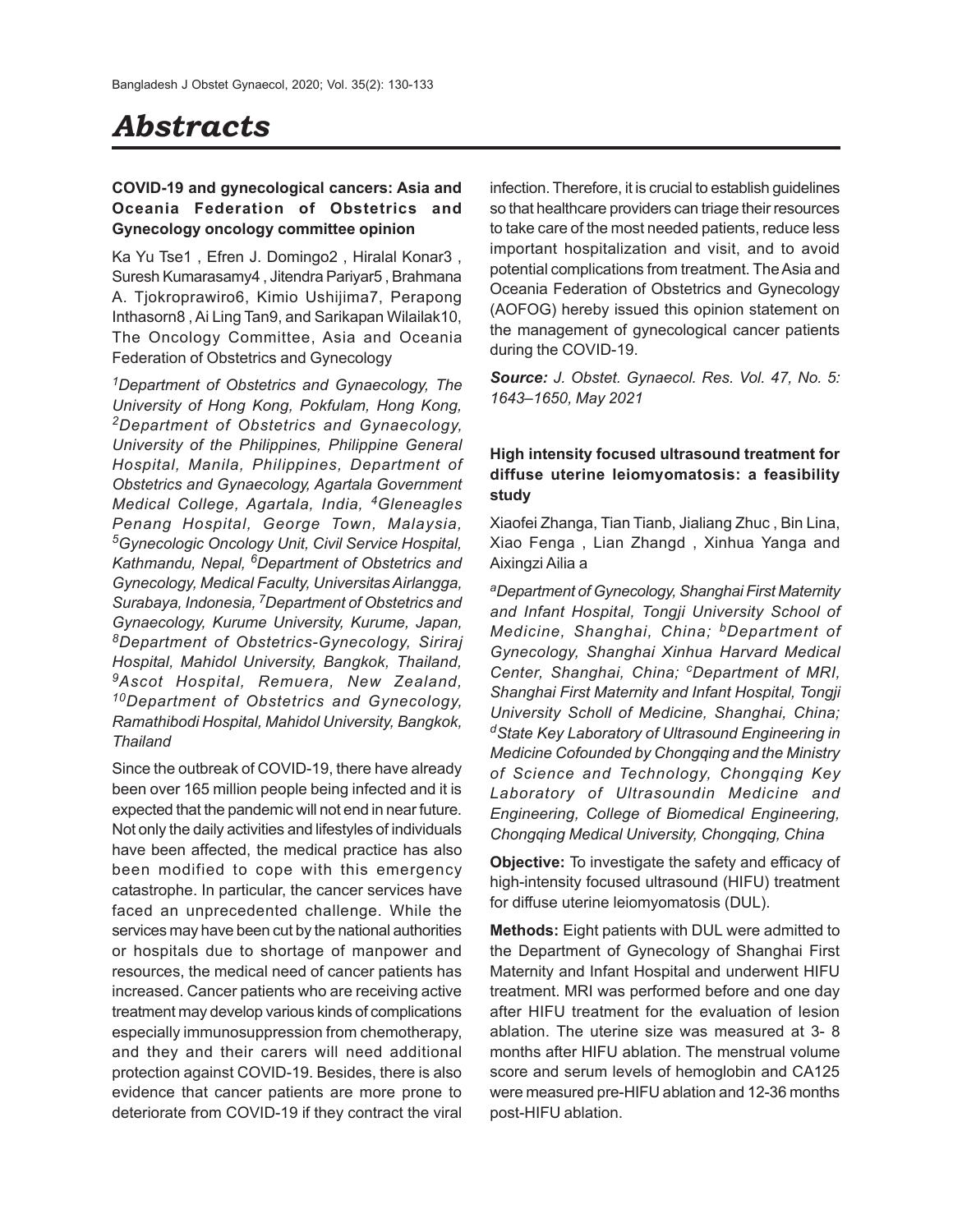#### **Abstracts**

**Results:** After an average of 5.9 months of followup after HIFU treatment, an average uterine volume reduction of 67.6% was observed. Menstruation returned to normal in all patients, and their serum HGB and CA-125 levels also returned to normal after an average of 19.1 months of clinical follow-up. The quality of life of all patients improved significantly.

**Conclusion:** HIFU treatment is safe and effective in the treatment of patients with DUL.

*Source: International Journal of Hyperthermia 2020, VOL. 37, NO. 1, 1060–1065*

# **Live birth rate after IVF/ICSI in women with low and extremely low AMH: an age matched controlled study**

Yomna I. Zaghloul1,2\* ,Yahia M. Amin1 , Ragaa T. Mansour1, Ahmed Serour1,3, Mona M. Aboulghar1,2, Mohamed A. Aboulghar1,2 and Gamal I. Serour1,3

*Correspondence: yomnaizaghloul@gmail.com 1 The Egyptian IVF Center, 3 Street No. 161 Hadayek El-Maadi, Cairo 11431, Egypt 2 Faculty of Medicine, Cairo University, Cairo, Egypt*

**Background:** An age-matched controlled study, to assess the outcome of IVF/ICSI in low and extremely low AMH levels in different age groups by comparing the live birth rate **Materials and methods:** An agematched controlled study was done at the Egyptian IVF center, Cairo, Egypt, including 306 infertile women with low AMH levels undergoing IVF/ICSI and an age-matched number of women with normal AMH. The live birth rate in the different age groups according to the AMH level was compared. **Results:** There was no significant difference between LBR in the extremely low AMH arm (11.43%) and low AMH  $(16.4\%)$  (P = 0.24). The LBR was 30.4% in women with normal AMH as compared to 14.7% in all women with AMH below 1 pg/ml  $(P = 0.002)$ . The LBR was significantly higher in women below the age of 35 years and women of 35-40 years with normal AMH (33.2% and 31.7%) as compared to LBR in the corresponding age groups with low AMH (18.6% and 13.3%). **Conclusions:** There was no difference in the outcome of IVF between patients with low and extremely low AMH levels. Women with normal AMH level resulted in a higher pregnancy rate as compared to women with low AMH level in the same age group.

Age is important in determining prognosis of IVF in patients with low levels of AMH.

**Source:** *Zaghloul et al. Middle East Fertility Society Journal (2020) 25:2 https://doi.org/10.1186/s43043- 019-0014-x*

# **Impact of COVID-19 on Pregnancy**

Chiu-Lin Wang<sup>1,2,3</sup>, Yi-Yin liu1<sup>2</sup>, Chin-Hu Wu<sup>2</sup>, Chun-Yu Wang<sup>4</sup>, Chun-Hung Wang<sup>5</sup>, Cheng-Yu Long<sup>1,2,3</sup>\*

*<sup>1</sup>Department of Obstetrics and Gynecology, Kaohsiung Municipal Siaogang Hospital, Kaohsiung Medical University, Kaohsiung, Taiwan, 2Department of Obstetrics and Gynecology, Kaohsiung Medical University Hospital, Kaohsiung, Medical University, Kaohsiung, Taiwan, 3Graduate Institute of Medicine, College of Medicine, Kaohsiung Medical University, Kaohsiung, Taiwan. urolong@yahoo.com.tw, <sup>4</sup>Advanced mechanical engineering with management MSc, School of Engineering, University of Leicester, United Kingdom, 5Department of Nursing, Fooyin University, Ta-Liao District, Kaohsiung, Taiwan*

Coronavirus disease 2019 (COVID-19) is caused by severe acute respiratory syndrome coronavirus 2 (SARS-CoV-2) and is an emerging disease. There has been a rapid increase in cases and deaths since it was identified in Wuhan, China, in early December 2019, with over 4,000,000 cases of COVID-19 including at least 250,000 deaths worldwide as of May 2020. However, limited data about the clinical characteristics of pregnant women with COVID-19 have been reported. Given the maternal physiologic and immune function changes during pregnancy, pregnant women may be at a higher risk of being infected with SARS-CoV-2 and developing more complicated clinical events. Information on severe acute respiratory syndrome (SARS) and Middle East Respiratory Syndrome (MERS) may provide insights into the effects of COVID-19's during pregnancy. Even though SARS and MERS have been associated with miscarriage, intrauterine death, fetal growth restriction and high case fatality rates, the clinical course of COVID-19 pneumonia in pregnant women has been reported to be similar to that in nonpregnant women. In addition, pregnant women do not appear to be at a higher risk of catching COVID-19 or suffering from more severe disease than other adults of similar age. Moreover, there is currently no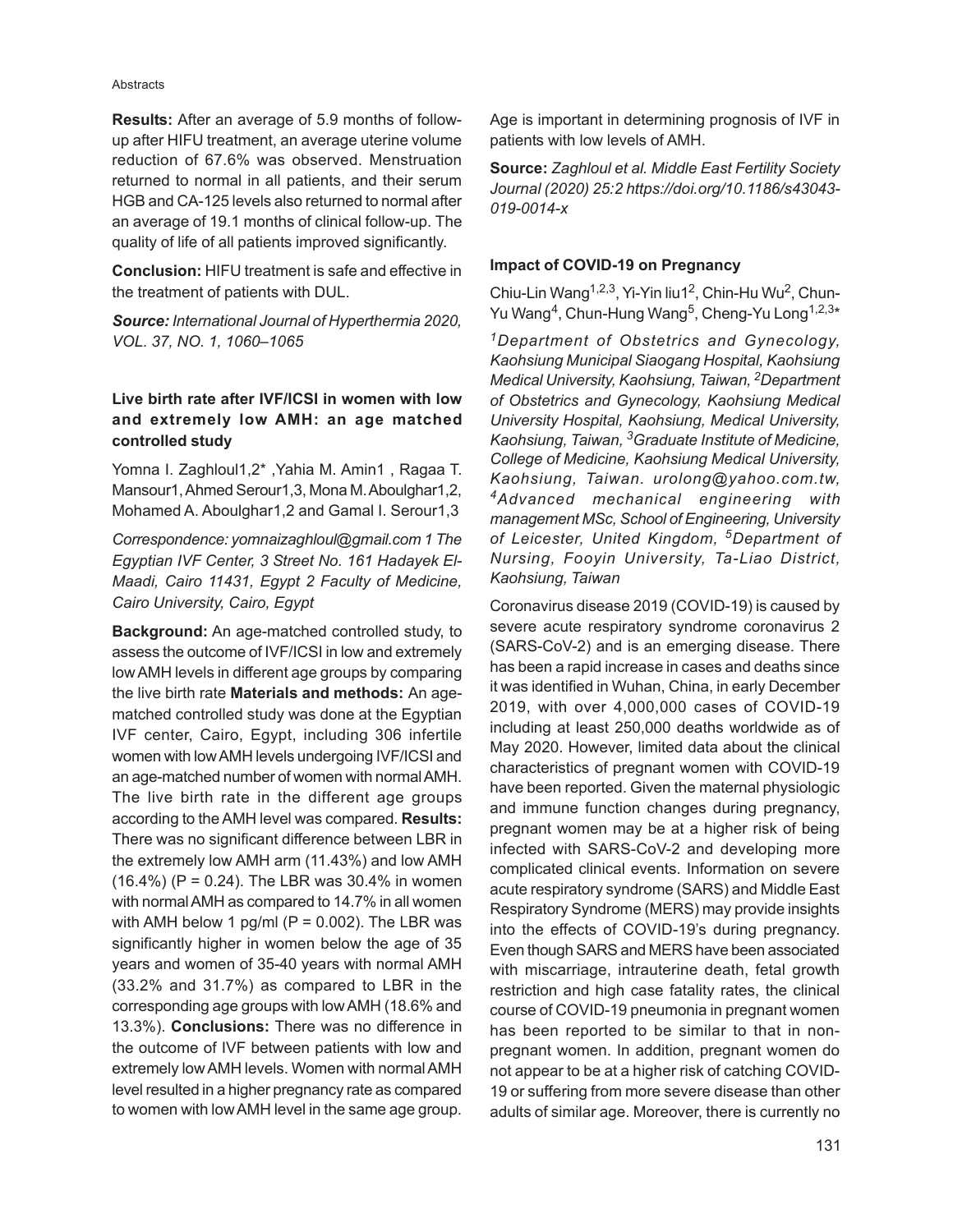evidence that the virus can be transmitted to the fetus during pregnancy or during childbirth. Babies and young children are also known to only experience mild forms of COVID-19. The aims of this systematic review were to summarize the possible symptoms, treatments, and pregnancy outcomes of women infected with COVID-19 during pregnancy.

*Source: International Journal of Medical Sciences 2021; 18(3): 763-767. doi: 10.7150/ijms.49923*

## **Vertical Transmission of Coronavirus Disease 19 (COVID-19) from Infected Pregnant Mothers to Neonates: A Review**

Mojgan Karimi-Zarchia,b , Hossein Neamatzadehc,d, Seyed Alireza Dastgheibe , Hajar Abbasif, Seyed Reza Mirjalilid,g Athena Behforouzf, Farzad Ferdosiang,h and Reza Bahramii

*a Department of Obstetrics and Gynecology, Iran University of Medical Sciences, Tehran, Iran; b Endometriosis Research Center, Iran University of Medical Sciences, Tehran, Iran; c Department of Medical Genetics, Shahid Sadoughi University of Medical Sciences, Yazd, Iran; d Mother and Newborn Research Center, Shahid Sadoughi University of Medical Sciences, Yazd, Iran; eDepartment of Medical Genetics, School of Medicine, Shiraz University of Medical Sciences, Shiraz, Iran; f Department of Obstetrics and Gynecology, Shahid Beheshti University of Medical Sciences, Tehran, Iran; g Department of Pediatrics, Shahid Sadoughi University of Medical Sciences, Yazd, Iran; h Children Growth Disorder Research Center, Shahid Sadoughi University of Medical Sciences, Yazd, Iran; i Neonatal Research Center, Shiraz University of Medical Sciences, Shiraz, Iran*

**Background:** Since early December 2019, the Coronavirus Disease 19 (COVID-19) infection has been prevalent in China and eventually spread to other countries. There are a few published cases of COVID19 occurring during pregnancy and due to the possibility of motherfetal vertical transmission, there is a concern that the fetuses may be at risk of congenital COVID-19. **Methods:** We reviewed the risk of vertical transmission of COVID-19 to the fetus of infected mothers by using data of published articles or official websites up to March 4, 2020. **Results:** A total of 31 infected pregnant mothers with COVID19 were reported. No COVID-19 infection was detected

in their neonates or placentas. Two mothers died from COVID-19-related respiratory complications after delivery. **Conclusions:** Currently, based on limited data, there is no evidence for intrauterine transmission of COVID-19 from infected pregnant women to their fetuses. Mothers may be at increased risk for more severe respiratory complications.

*Source: Fetal and Pediatric Pathology https://doi.org/ 10.1080/15513815.2020.1747120*

### **Impact of placenta previa with placenta accreta spectrum disorder on fetal growth**

E. Jauniaux<sup>1</sup>, I. Dimitrova<sup>2</sup>, N. Kenyon<sup>3</sup>, M. Mhallem<sup>4</sup>, N. A. Kametas<sup>2</sup>, N. Zosmer<sup>2</sup>, C. Hubinont<sup>4</sup>, K. H. Nicolaides<sup>2</sup> and S. L. Collins<sup>3</sup>

*<sup>1</sup>EGA Institute for Women's Health, Faculty of Population Health Sciences, University College London, London, UK, 2Fetal Medicine Research Institute, King's College Hospital, Harris Birthright Research Centre, London, UK, 3Nuffield Department of Women's and Reproductive Health, University of Oxford, Oxford, UK, 4Department of Obstetrics, Saint Luc University Hospital, Universite Catholique ´ de Louvain, Brussels, Belgium.*

**Objectives:** To evaluate fetal growth in pregnancies complicated by placenta previa, both with and without PAS, compared to pregnancies with just a low-lying placenta. **Methods:** This was a multicentre retrospective cohort study of singleton pregnancies complicated by placenta previa, both with and without placenta accreta spectrum (PAS), for which maternal characteristics, ultrasound estimated fetal weight and birthweight were available. The control group chosen was singleton pregnancies with a low-lying placenta (0.5-2cm from the internal os). For comparison, the study groups were matched for smoking status, ethnic origin and gestational age at delivery. The diagnosis of PAS and depth of invasiveness was confirmed at birth using both a pre-defined clinical grading score and histopathological examination. Four maternal-fetal medicine units participated in data collection of diagnosis, treatment, and outcomes. **Results:** The study included 82 women with previa-PAS, subdivided into adherent previa-PAS (n= 35) and invasive previa-PAS (n= 47) and 146 women with a placenta previa. There were 64 controls with a lowlying placenta. There was no significant difference in the incidence of small-for-gestational age (SGA) and